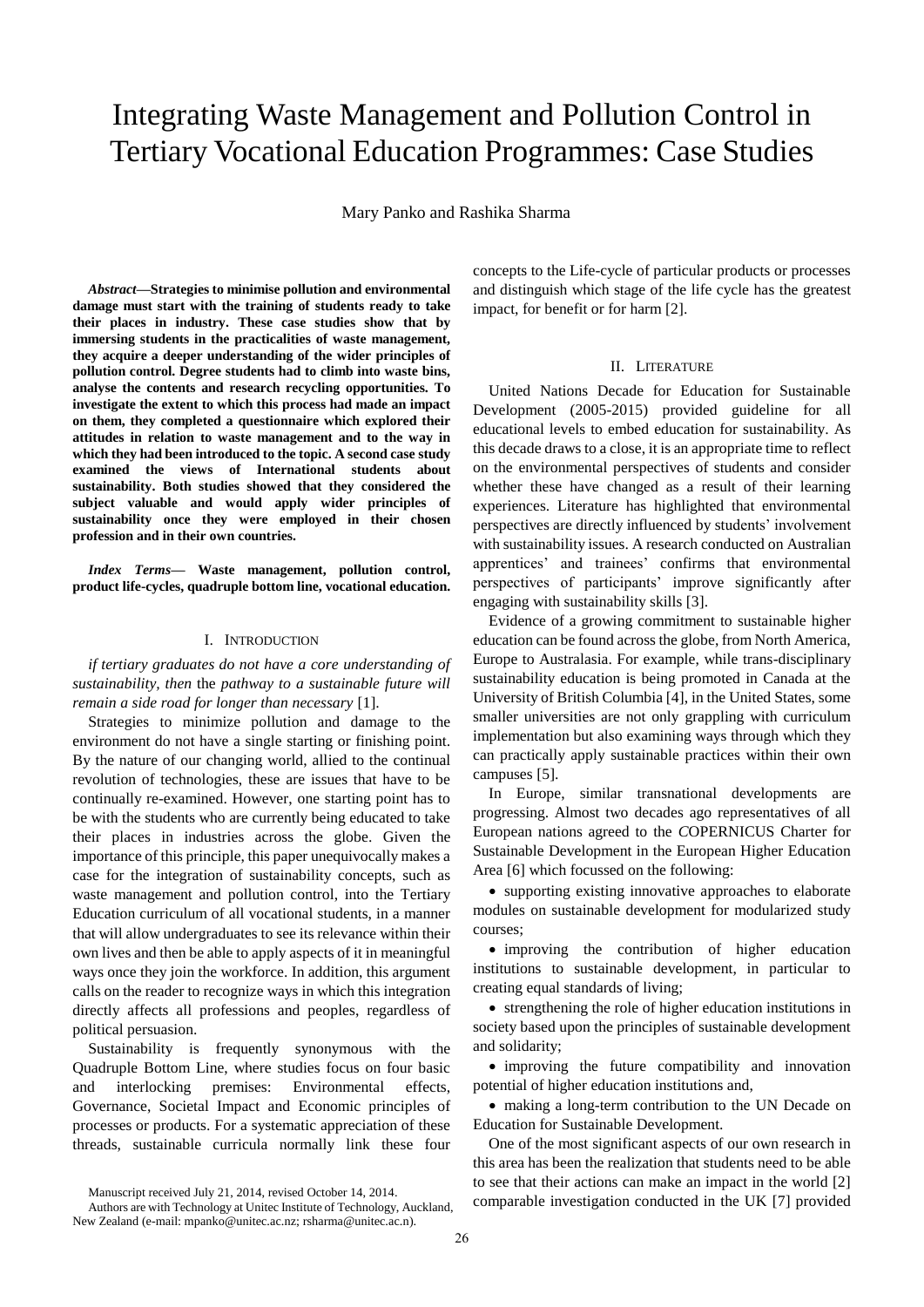similar positive results but additionally indicated a sense of futility amongst the students regarding the future of society in the face of broad-based environmental challenges. Although many of the students surveyed in the UK thought that environmental sustainability was a 'good thing', few were aware of the wider social, political and economic dimensions of sustainable development. Furthermore they considered that the problem was too overwhelming for them to consider, let alone attempt to improve.

Methods to encourage a student to understand rather than simply 'know' have been explored in the literature of teaching and learning through many different aspects. One of oldest has been through aspects of 'active learning' where the student engages directly with the material in a practical manner, also known as 'learning by doing,' [8]. This parallels the concepts of experiential learning theory [9] in that it is not only the "experience" itself that may be transformative, it is that deeper layer of learning where the student is required to reflect on their experience where understanding becomes significant. It is hoped that at this point students contribute critical judgements on what has been discovered.

Fien and Maclean [10] have expressed this as follows:

All cultures, communities, individuals and workplaces have their own views on what such values and principles should be. Given the need for sustainable development to be locally relevant and culturally appropriate, it is not possible to outline specific values to be encouraged by TVET. However, programmes should encourage students to reflect upon their own values, how they affect lifestyle choices and the social, economic and environmental impacts that would result if everyone in the world believed and acted as they did.

This philosophy requires the development of both critical thinking and practical skills which in turn has led us to encourage the integration of practical sustainability and waste management into the teaching sessions.

### III. BACKGROUND

The students who participated in this case study were enrolled in The Bachelor of Applied Technology and were likely to move into practical careers once qualified. A large proportion of these students were international, coming from countries such as Saudi Arabia, Malaysia and China (Fig. 1), and the majority expected to return to their home countries to practice in their professions after graduation.

For part of their assessment in Semester 1, 2014, students were required to participate in a construction waste management project on the Unitec campus. Jaques' guidelines [11] were used to target the five stages of waste and pollution reduction by focusing on: Reduction; Reuse; Recycling; Recovery and Residual disposal.

As our students were from four main discipline areas: Boat building, Automotive, Electrotechnology and Building Technology, they were additionally required to report on pollution and waste management issues from their own specialisation's perspective, which may have had different points of impact, depending on the quadruple bottom line and relevant life cycle.

The four aspects of the Quadruple bottom line must be

examined through the impact they make on each life-cycle stage, from manufacture, use and finally decommissioning. These stages are tightly interrelated with one another and, depending on the nature of the product or process, tend to exert major negative effects at different parts of their life cycle.

### *A. The Quadruple bottom line and Product life-cycles*

The four aspects of the Quadruple Bottom Line examined by the students were: The Environment, Society, Economics and Governance. In turn each of these were studied in terms of potential pollution and waste management problems during manufacture, while in use and finally, during decommissioning. In addition, embedded energy consumption was also considered, along with the necessity for health and safety and environmental audits.

When considering the automotive industry, it is well known that substantial pollution hazards exist at every stage of the life cycle and in every aspect of the industry, from ore and oil extraction and manufacturing, through pollution during use, to decommissioning of tyres, batteries and whole vehicles in the final stages. Students however, also needed to be aware that changes in technology, such as the adoption of battery driven cars could minimise one form of pollution (that from petrol) only to increase another (rare earths used in battery manufacture).

With some other industries, the negative impacts can still be identified but these may occur at fewer stages in the life cycle. For example, when examining yacht building and design, while there is may be low impact at the manufacturing stage, during the functioning life of a wind propelled boat the major issue is likely to be aquatic pollution resulting from painting and anti-fouling treatments. However, if the boat has been built using modern carbon fibre technologies, there is also a significant problem when the boat needs to be decommissioned as carbon fibre is currently not easily recycled.

## IV. RESEARCH METHOD

Sixty second year students participated in the project. They were required to apply the guidelines provided by Jaques [11] which emphasise the 5 Rs and also provide examples of the way in which these can be achieved:

- Reduce
- Reuse
- Recycle
- Recover and
- Residual disposal

Teams of five or six students examined the construction waste bins around the Unitec campus and created an inventory of all the waste they identified. Then each team had to collaboratively debate online examples of the 5 Rs for all the material they had found. This included the various categories of waste identified and research options available to re-cycle or up-cycle all of this material, at each stage of a product"s life cycle, from sensitive design to careful deconstruction. The students were then required to reflect on ways through which waste and pollution could be minimised, particularly within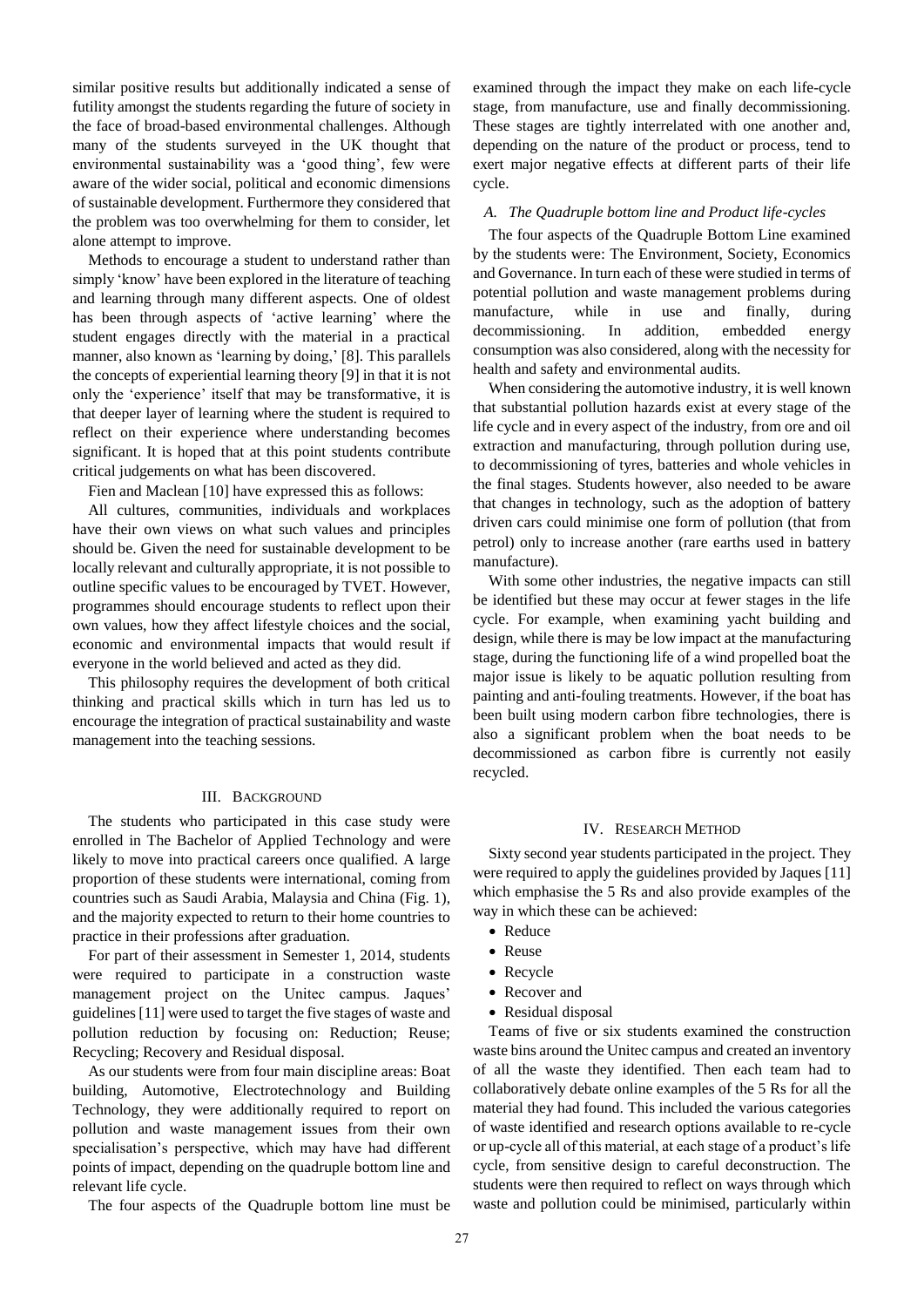their own industries.

However, in addition to exploring students' awareness of waste management concepts we also hoped to explore their attitudes and values as well as their knowledge of required skills both across the general TVET community and within international students in particular.

For the International study 22 students participated in an Online questionnaire. Their ethnicities were diverse (Fig. 1)



Fig. 1. State of Origin for the International students.

At the conclusion of the waste management project students were asked to complete a questionnaire that was designed to discover to what extent, if any, their understanding of waste management had been transformed by this process.

## V. FINDINGS

When the students' online records were examined, the depth of reflection and critique varied amongst the different groups, and this seemed to depend on the lead set by the early contributors. This meant that while some groups considered a combination of factors including ways to limit the waste being produced initially, as well as researching recycling options for the different materials, other groups took a more superficial approach. Unfortunately, this is one of the disadvantages that working in small online groups is known to create [12]. In addition, fewer students than we had hoped took the additional step of relating what they had seen in the building industry to their own disciplines in any detail.



Fig. 2. Student"s evaluation of the relevance of waste management in their industry.

Nevertheless, their responses to the questionnaire revealed that all the participants considered waste to be an extremely important issue for their respective industries and felt that they were now able to relate waste with their own specializations. Students showed greater awareness of waste and we able to relate its significance and relevance to their particular industries as indicated in Fig. 2. Out of the 60 students who participated in the exercise 16 responded to the questionnaire. Out of these, 14 students found the exercise beneficial and they agreed that reduction of pollution and waste management control were elements of their learning that they would attempt to instill into their practice after qualifying.

Students were beginning to identify how their various industries were playing a critical role in waste generation and their ability to reflect on the current practices showcased their increase in environmental awareness. Table I presents the key statements applicable to each discipline.

One student noted that:

"We came across a large amount of metal 'off cuts' which seems to have come from pipe welding … the reduction of this metal waste could have easily been overcome by simply measuring the exact material that is needed and make use of the entire pipe opposed to cutting at random lengths which left us with the 'off cuts'."

This seemingly simple observation indicates that students were now thinking about the full life-cycle picture of sustainability and not solely focusing on waste recycling.

Students also expressed their surprise during the teaching sessions that alterations in initial design could make a major difference when it came to recycling end-of-use materials, such as electronic waste. The students came to realise that lack of good design considerations frequently meant that metals could not be separated from the other components and again this was emphasized in a practical way by handing them quantities of electronic waste during class as a topic for discussion.

| Automotive | • there are many factors that the automotive industry<br>are addressing. e.g. emissions and have control<br>strategies in place                                                                                                                                                                       |
|------------|-------------------------------------------------------------------------------------------------------------------------------------------------------------------------------------------------------------------------------------------------------------------------------------------------------|
|            | • oil can't be recycled and can't throw away in public<br>places                                                                                                                                                                                                                                      |
|            | • in auto industry lot of metal, plastic, rubber etc.<br>involve during manufacturing new vehicles & they<br>most are recyclable for further use                                                                                                                                                      |
|            | • the unwanted tires from customer                                                                                                                                                                                                                                                                    |
| Electrical | • technology is changing everyday and a lot of old<br>tech is obsolete and need to be recycling properly<br>• there are many electrical waste getting into our<br>environment everyday<br>• the electrical industry deal with a lot of wires and<br>cable which produce plastic cable waste and metal |
|            | waste                                                                                                                                                                                                                                                                                                 |

When the perceptions of international students were examined it showed that while all thought that little notice was currently being taken of waste management at the present time the majority believed that there was a great potential for sustainability in their own countries (Fig. 3).



In yet another on-going study a student in the final year of his Bachelor of Applied Technology degree is currently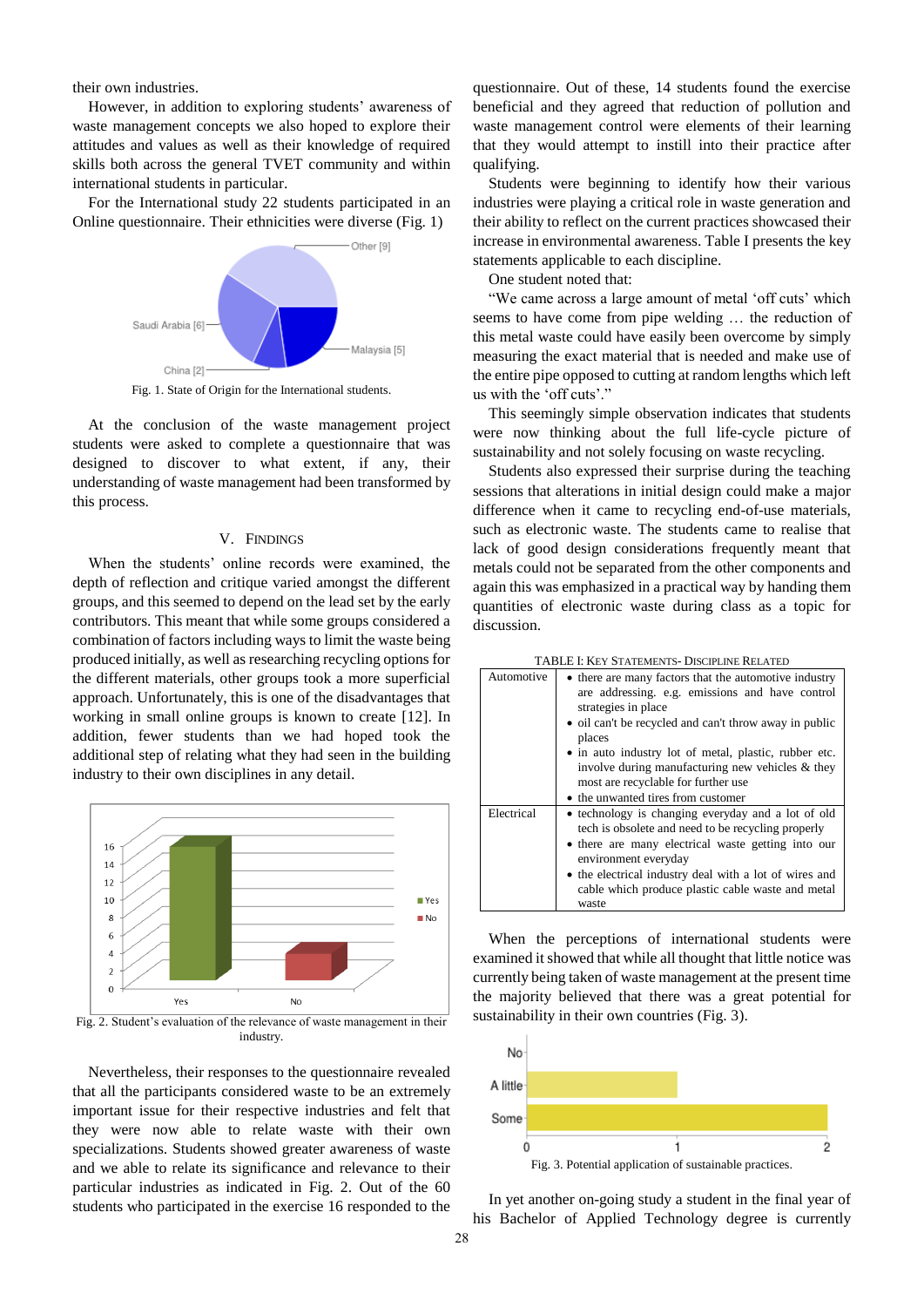analyzing volumes of construction waste production in relation to two features: the practical experience of the selected target groups and the numbers of students involved in the completion of different houses. This research, which will be discussed further once the work is completed, indicated that waste management studies are being increasing regarded as a fundamental topic in the education of vocational students.

## VI. DISCUSSION AND CONCLUSION

This study and others [13], [14] convinced us of the prime importance of integrating sustainability, including waste management and pollution control, into our degree courses. They have also demonstrated that the greater the 'hands-on' nature of the students' experiences, the greater they see the relevance of their learning. The notion that environmental education in any form (waste management) when embedded into education creates consciousness to act responsibly towards the environment is clearly supported by this research.

Nevertheless, several barriers still exist to restrict the incorporation of sustainability into practical education programs. Research undertaken in New Zealand [15] indicated that there were fundamental differences in opinion about the role of education for sustainability between students on one hand and their lecturers and industry personnel on the other. Students felt optimistic about the opportunities offered by sustainability whereas the latter saw little relevance for it. The academics main arguments were that:

• Time spent on 'soft-issues' like sustainability was time lost on what they saw as the rightful core of their discipline topics;

• They did not have sufficient knowledge to develop this aspect for students;

 Additional topics would adversely contribute to workload problems;

 Finally, both academics and industry representatives saw sustainability as contributing additional expense and could only see its worth in terms of immediate economic viability.

Recent informal research has shown there may be another unexpected barrier which is the belief held by some tertiary lecturers that they do currently teach sustainability issues within their own disciplines and therefore, nothing further needs to be considered. They point to one part of a product or process life cycle, frequently selecting the stage of "recycling", and explain that therefore the topic is covered – in full. However, while addressing the issue of sustainability to any extent can be seen as an educational gain, it is important that a wider challenge is offered to tertiary students.

However, the greatest value of their education appears to be in the hope it provides for the dissemination of this awareness into the work environment once they have graduated. In order to highlight the relevance of these issues students must be encouraged to audit their industries for the environmental strengths of the work environment and be able to identify improvements in procedures which would lead to alternative possibilities for action in regard to waste management reduction.

Drawing these strands together, these results indicate that providing both local and international vocational students

with increased awareness of 'green' issues relevant to their industry will be of significant importance in the coming decades. Our studies show that practical high lightening of waste and pollution management is an essential first step in educating the workforce of tomorrow.

#### **REFERENCES**

- [1] Parliamentary Commissioner for the Environment, *See change: Learning and education for sustainability*. Wellington, P.E.C., 2004.
- [2] M. Panko, "A curriculum for sustainability throughout tertiary education," *The International Higher Education Curriculum Design Review,* vol. 1, pp. 71-80, 2012.
- [3] M. Brown and F. Sack. "What Do VET Students and Graduates Think About "Skills for Sustainability"?" Proceedings in Ted Griffin, "*No Frills'*: refereed papers, NCVER, Adelaide, 2012.
- [4] Y. Sipos, B. Battisti, and K. Grimm, "Achieving transformative sustainability learning: engaging head, hands and heart," *International Journal of Sustainability in Higher Education*, vol. 9, no. 1, pp. 68– 86, 2008.
- [5] K. J. Krizek, D. Newport, J. White, and A. R. Townsend, "Higher Education"s sustainability imperative: how to practically respond?" *International Journal of Sustainability in Higher Education,* vol*.* 13, no. 1, pp. 19-33, 2012.
- [6] COPERNICUS Charter for Sustainable Development in the European Higher Education Area, *[http://www.unece.org/fileadmin/DAM/env/esd/information/](http://www.unece.org/fileadmin/DAM/env/esd/information/COPERNICUS%20Guidelines.pdf)*COPERN [ICUS%20Guidelines.pdf.](http://www.unece.org/fileadmin/DAM/env/esd/information/COPERNICUS%20Guidelines.pdf), 1994.
- [7] F. Kagawa, "Dissonance in Students" Perceptions of Sustainable Development and Sustainability: Implications for Curriculum Change," *International Journal of Sustainability in Higher Education* vol. 8, no. 3, pp. 317-338, DOI: 10.1108/146763707108171714M., 2007.
- [8] C. Meyers and T.B. Jones, "Promoting Active Learning. Strategies for the College Classroom," San Francisco, CA: Jossey-Bass, 1993.
- [9] D. A. Kolb, R. E. Boyatzis, and C. Mainemelis, "Experiential learning theory: Previous research and new directions," in Perspectives on Thinking, Learning, and Cognitive Styles, Mahwah: NJ Lawrence Erlbaum, Inc. R. J. Sternberg and Li-fang Zhang, Ed. 2001,ch. 9, pp 227-246.
- [10] J. Fien and R. Maclean, "Introduction: The legacy of the Bonn Declaration" in *Work, learning and sustainable development: Opportunities and challenges*. UNESCO-UNEVOC Book Series, Technical and Vocational Education and Training, Issues, Concers and prospects. Eds J. Fien, R. Macleean and Man-Gon Park. vol 8. Bonn, Germany. p. xxix, 2009.
- [11] R. Jaques, *Building basics: Minimising waste.* Porirua, New Zealand: BRANZ, 2013.
- [12] M. Panko, "Small group learning in online discussions: staying in your own backyard or peering over the garden fence?," in *ASCILITE 19th Annual Conference,* Unitec, Auckland, December 9-11, 2002.
- [13] M. Panko, R. Sharma, and D. Fuemana, (Submitted for publication). "Waste not, want not: Education for sustainability in the construction industry," Presented at *Building a Better New Zealand Conference, Auckland,* September, 2014.
- [14] E. Redmen, "Advancing educational pedagogy for sustainability: developing and implementing programs to transform behaviours. *International Journal of Environmental Science Education,* vol. 4, no. 1, pp. 1-34, 2013.
- [15] R. Sharma, "Collaborative partnership for education for sustainability: New Zealand vocational education." *The International Journal of Sustainability in Higher Education,* vol*.* 9, no. 1, pp. 68-86, 2011.



**M. Panko** was born and educated in the United Kingdom where she graduated from Aberdeen University with an honours degree in Zoology. After moving to New Zealand in 1994 she gained a Graduate Diploma in Higher Education, followed by the award of a PhD in Education in 2004 from The University of New England at Armidale, New South Wales, Australia.

Mary became programme director for the Graduate Diploma of Education at Unitec Institute of Technology in 1995 and then, after becoming a senior lecturer in the same institution, became programme director for the Master of Education.

In 2011 she transferred to the Department of Building Technology at